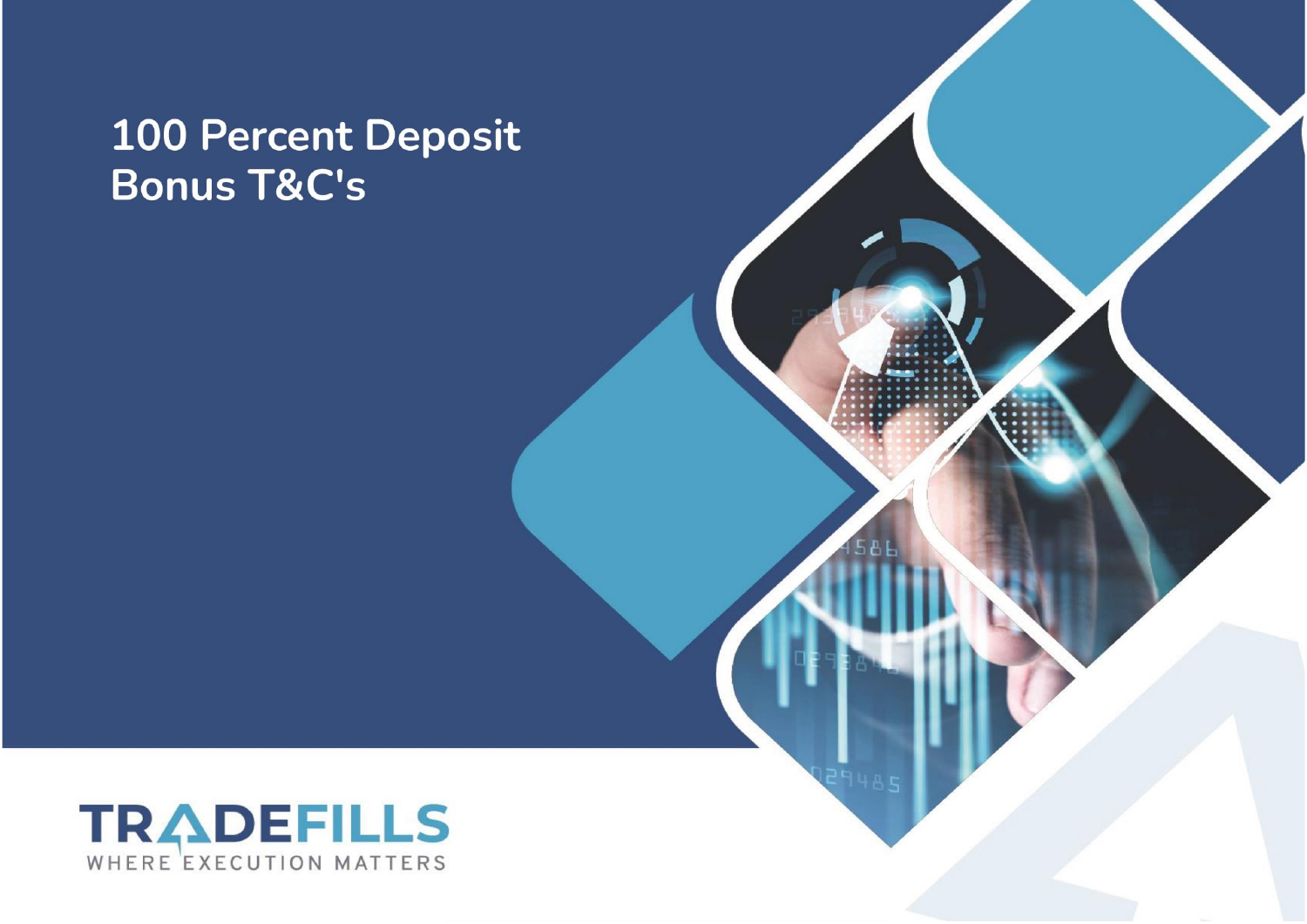## **TRADEFILLS LIMITED 100 PERCENT DEPOSIT BONUS 2022 V1.00**

## **General Terms**

The TradeFills Limited 100% Bonus (hereinafter the 'Bonus') is for new and existing Clients who have opened a live 100% deposit bonus account. The Company will credit in the bonus amount automatically once deposit is made as a First Time Deposit in 100% Deposit Bonus account type and on any recurring deposits made

- 1. By opening a trading account under this 100% Deposit Bonus program, the Client acknowledges that he has read and agreed to be bound by these Terms and Conditions as well as to the Company Trading Terms and Conditions.
- 2. The promotional period for this 100% Deposit Bonus Offer has no expiry (Unlimited Time Period).
- 3. The Company has the right to amend, alter or terminate this Bonus Promotion at its sole discretion, and at any time with or without notice.
- 4. The Company reserves the right to refuse offering of the 100% Deposit Bonus at its sole discretion without the need to provide justification. The Company will not be liable for any stop outs or any other consequences that result out of a Bonus cancellation and/or removal.
- 5. If the Company suspects that a client has abused or attempted to abuse a promotion, or otherwise acted with a lack of good faith towards us, then the Company reserves the right, at its sole discretion, to deny, withhold or withdraw from that Client the 100% Deposit Bonus or promotion and if necessary to cancel any terms and conditions with respect to that Client, either temporarily or permanently, or terminate that Client's access to the service and/or block that Client's Account. The company also has the right to forfeit any profits made as a result of the exploitation of this deposit bonus promotion program and will return the initial deposit back to the client.
- 6. If the company suspects that a client has used the below methods but not limited to, in order exploit the 100% Deposit Bonus promotion program, the credit bonus will be cancelled immediately and all the profits will be forfeited and the initial deposit will be returned back to the client.
	- a. Use of automated systems in the form of Expert Advisors to exploit the trading system and the promotion offered.
	- b. Use of auto clicker software to emulate human manual trading to camouflage the use of automated systems to exploit the trading system and the promotion offered.
	- c. Use of fast feeders to take advantage of network lags in pricing in the trading platform in the form of One Leg Arbitrage trading, Two Leg Arbitrage trading, Lock Trading arbitrage in more than one account etc.

Version 2022 / 01 – TradeFills Limited is registered in the Financial Services Authority of St. Vincent & the Grenadines Registration number 26568 BC 2021 Email: support@tradefills.com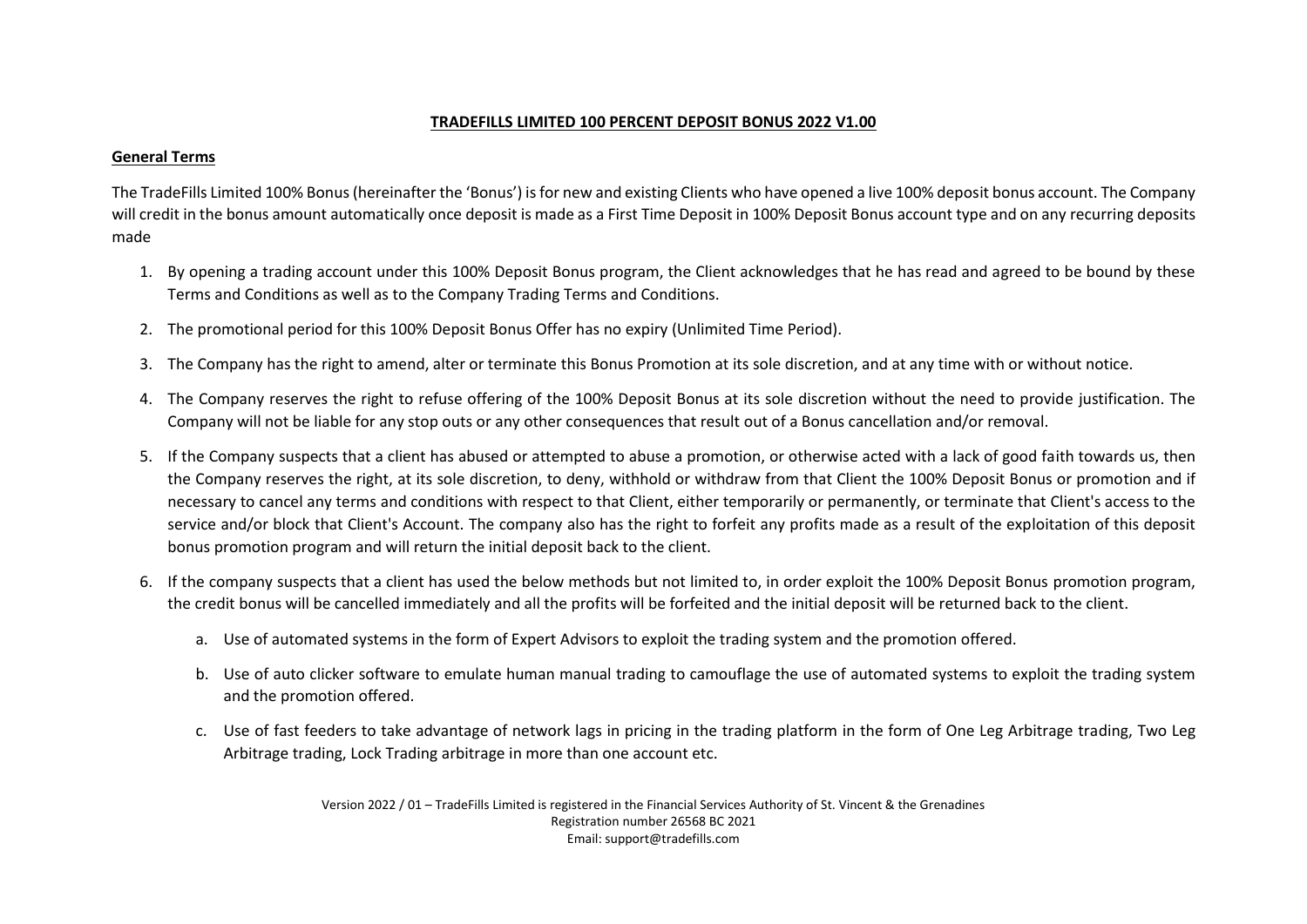- d. Using automated system and hedging techniques to churn the accounts for generating Referral commissions on client accounts and in your own trading account.
- e. U�lizing Deposit Bonus to do bonus arbitrage by hedging trades in two different accounts to blow one account and maximize the other account.
- f. Exploiting GAP trading strategy and Negative Balance Protection by two opposite side trades in two accounts resulting in one account going into deep negative and one in huge profit and then requesting for Negative Balance Correction in the Negative balance account.
- 7. Any dispute or situation not covered by these Terms will be resolved by the Company Management in a fair manner. Any decision made by the management will be full and final and the company may or may not give a justification about its decision.
- 8. An internal transfer between accounts is not counted as a deposit. Hence, the application for a bonus cannot be submitted for a deposit made by internal transfer. Internal transfers to 100% Deposit Bonus Accounts is not allowed. However, Internal transfers from 100% Deposit Bonus Account is Allowed.
- 9. The 100% deposit bonus offer is available in USD and ZAR currency.
- 10. Once the equity of the account equals the credit bonus amount, the bonus will NOT be automa�cally removed from the account. The client can trade on credit in good faith and without exploiting the bonus offering. The credit bonus will be automatically removed when the equity becomes zero.
- 11. The maximum amount that can be received as Bonus in this bonus promo�on in USD and ZAR based 100% deposit bonus account is USD 2,500 and ZAR 37,500 respectively
- 12. Participation in the 100% Deposit Bonus is not allowed for persons under the age of 18 or otherwise under the legal age in their country of residence ("minors").
- 13. Profits can be Withdrawn Any time after trades are checked for any abusive trading strategies used to exploit the Bonus promotion
- 14. Deposit Bonus cannot be transferred between, or from Eligible Clients' trading Accounts within the Company.
- 15. In the case of selec�ng the 100% Deposit Bonus account, Margin Call Level is at 150% and Stop out Level is at 100%.
- 16. The Maximum Leverage in 100% Deposit Bonus Account is 1:400

Version 2022 / 01 – TradeFills Limited is registered in the Financial Services Authority of St. Vincent & the Grenadines Registration number 26568 BC 2021 Email: support@tradefills.com